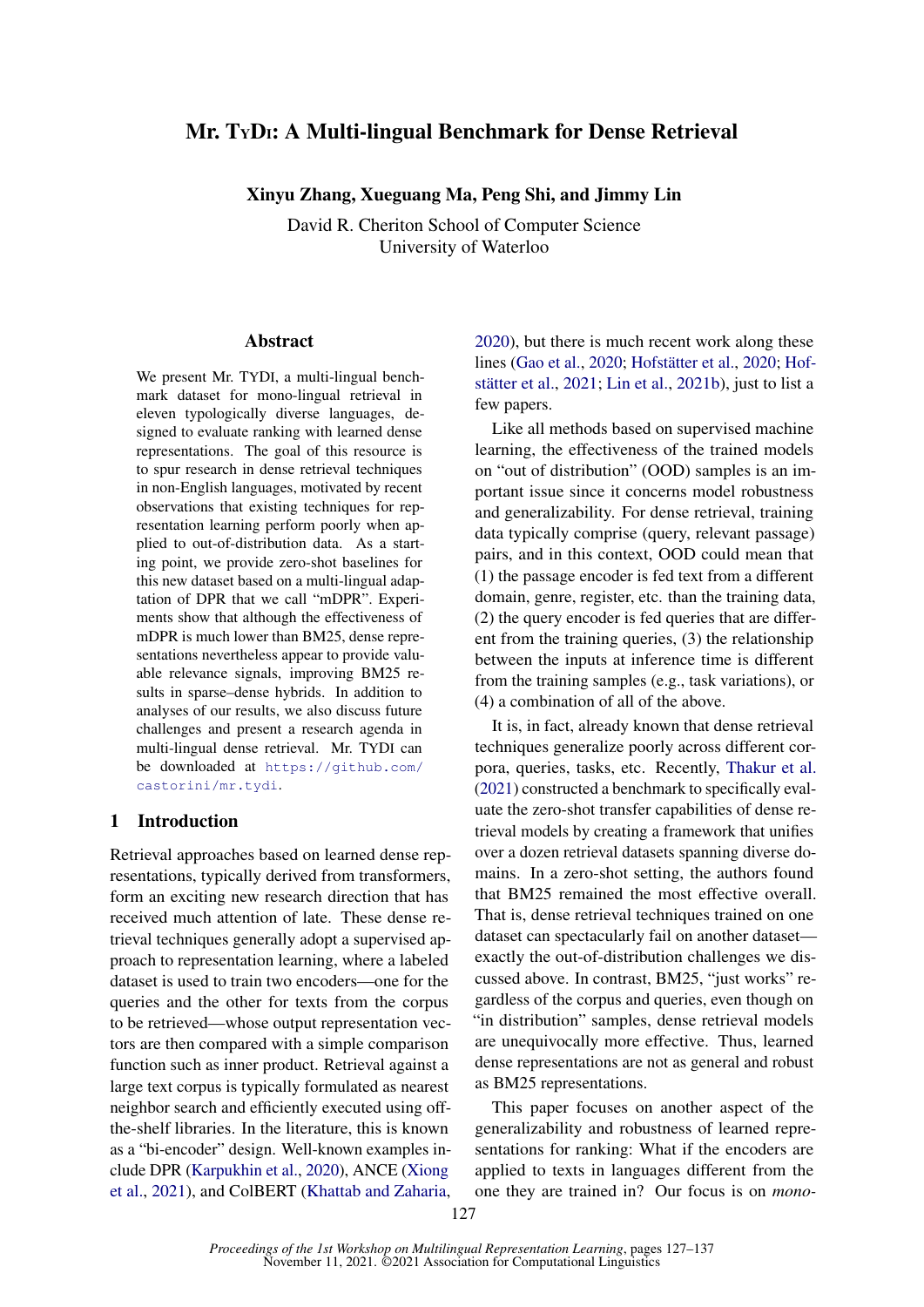<span id="page-1-0"></span>

Figure 1: Comparison between TYDI, XOR-TYDI, and Mr. TYDI with an example in Telugu. The green blocks indicate relevant passages and the red blocks indicate non-relevant passages.

*lingual* retrieval in non-English languages (e.g., Bengali queries against Bengali documents) rather than *cross-lingual* retrieval, where documents and queries are in different languages (e.g., English queries against Arabic documents).

We view this work as having three main contributions: First, we construct and share Mr. TYDI, a multi-lingual benchmark dataset for mono-lingual retrieval in eleven diverse languages, designed to evaluate ranking with learned dense representations. This dataset can be viewed as the "openretrieval" condition of the TYDI multi-lingual question answering (QA) dataset [\(Clark et al.,](#page-9-6) [2020\)](#page-9-6), and "Mr" in Mr. TYDI stands for "multi-lingual retrieval". We describe the construction of this dataset and how it is different from existing resources. Second, we report zero-shot baselines for Mr. TYDI, including a dense retrieval method based on a multi-lingual version of DPR [\(Karpukhin et al.,](#page-9-0) [2020\)](#page-9-0) that we call "mDPR". Third, we present a number of initial findings about baseline results that highlight future challenges and begin to define a research agenda in multi-lingual dense retrieval. Most interestingly, we find that although the zero-shot effectiveness of mDPR is much worse than BM25, dense representations appear to provide valuable relevance signals, improving BM25 results in sparse–dense hybrids.

### 2 Background and Related Work

In presenting a new benchmark dataset, one important question to answer is: Why is a new resource needed? We begin by addressing this question. The introduction already lays out the intellectual motivation for our work. Thus, we focus here on explaining why existing datasets are not sufficient. The answer is summarized in Figure [1.](#page-1-0)

Mr. TYDI is constructed from TYDI [\(Clark](#page-9-6) [et al.,](#page-9-6) [2020\)](#page-9-6), a question answering dataset covering eleven typologically diverse languages. For each language, the creators provided annotators with a prompt (the first 100 characters of a Wikipedia article), who were asked to write a question that cannot answered by the snippet. Then, for each question, annotators were given the top Wikipedia article returned by Google search and asked to label the relevance of each passage in the article as well as to identify a minimal answer span (if possible). Given this procedure, the answer to the question may or may not be found in the passages from the selected article. The answer passages are always in the same language as the questions. Note that the questions in different languages are not comparable as they are created independently rather than through translation.

The weakness of TYDI from our perspective is that it is essentially a machine reading comprehension task like SQuAD [\(Rajpurkar et al.,](#page-9-7) [2016\)](#page-9-7) because candidate passages are all included as part of the dataset (i.e., the passages are from the top Wikipedia article returned by Google search). Instead, we need a resource akin to what QA researchers call the "open-domain" or "open-retrieval" task, where the problem involves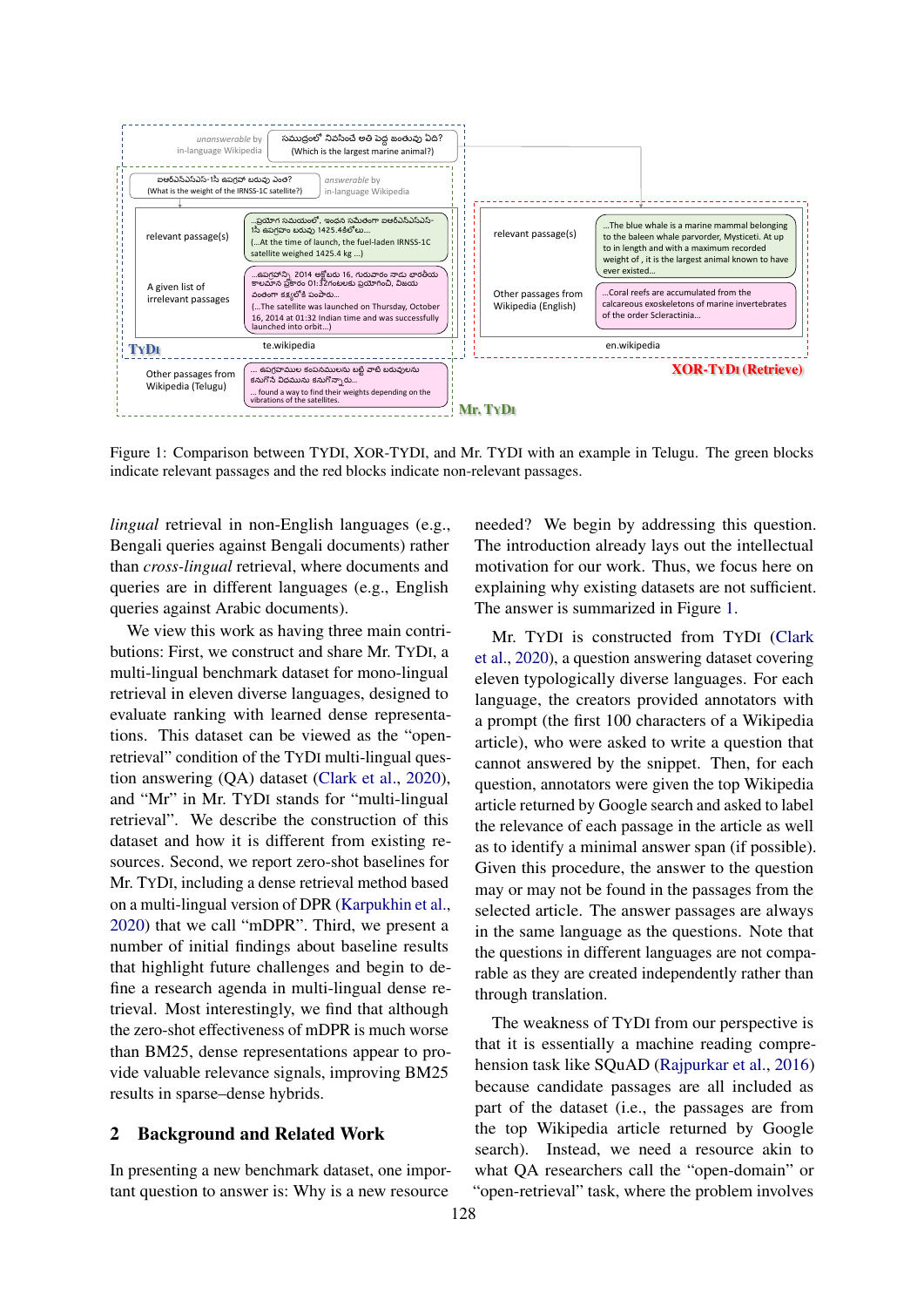retrieval from a much larger corpus (e.g., all of Wikipedia) [\(Chen et al.,](#page-9-8) [2017\)](#page-9-8). Thus, at a high level, Mr. TYDI can be viewed as an open-retrieval extension to TYDI.

[Asai et al.](#page-9-9) [\(2021\)](#page-9-9) created XOR-TYDI, a crosslingual QA dataset built on TYDI by annotating answers in English Wikipedia for questions TYDI considered unanswerable in the original source (non-English) language. This was accomplished by randomly sampling 5,000 unanswerable (non-English) questions from TYDI, and then searching English Wikipedia articles for answers. Specifically, each non-English question was first translated into English; then, annotators were given the top-ranked English Wikipedia articles and asked to label passages containing the answer.

The XOR-TYDI dataset contains three overlapping tasks, but all of them are focused on the cross-lingual condition. Among the three tasks (XOR-ENGLISHSPAN, XOR-RETRIEVE, and XOR-FULL), XOR-RETRIEVE is most comparable to our work, but the retrieval target for the task is explicitly English Wikipedia articles rather than Wikipedia articles in the question's language. While the XOR-FULL task requires systems to select answer spans from both English and targetlanguage Wikipedia articles, the dataset does not provide ground truth for the intermediate retrieval step, thus it cannot be used for our evaluations.

The annotations of XOR-TYDI do not allow us to examine mono-lingual retrieval in non-English languages because the creators started with "unanswerable" non-English TYDI questions. Furthermore, since all answer passage annotations were performed on English Wikipedia, this doesn't help if we are interested in, for example, searching Finnish Wikipedia with Finnish questions.

Another point of comparison worth discussing is MKQA [\(Longpre et al.,](#page-9-10) [2020\)](#page-9-10), which comprises 10k question–answer pairs aligned across 26 typologically diverse languages. Questions are paired with exact answers in the different languages, and evaluation is conducted in the open-retrieval setting by matching those answers in retrieved text. There are two main differences between our work and MKQA: First, MKQA was created via translation in order to achieve cross-lingual alignment. In addition to the possible translation artifacts that such a process might introduce, which [Clark et al.](#page-9-6) [\(2020\)](#page-9-6) discussed at length, we argue that forced alignment creates non-natural questions, for the

simple reason that speakers of different languages are likely to be interested in different topics. This is different from the "geographically dependent" questions that MKQA tries to avoid. Take the question "*who starred in the movie bridge over the river kwai*" as an example: While it does not involve any geographical preference, the question is probably less likely to be asked in, say, Swahili, compared to in English or Thai. Second, the builders of MKQA explicitly made the decision to create "retrievalindependent answer annotations" that are linked to Wikidata entities and a few other value types. This decision, we feel, restricts the range of natural language questions that are covered. The crosslingual aspect of the dataset appears to be primarily limited to entity translations, which likely do not cover a wide range of linguistic phenomena (which is the reason that we are interested in typologically diverse languages to begin with). Thus, we believe that Mr. TYDI fills a gap in the evaluation space that is currently not occupied.

Many multi-lingual (both mono-lingual and cross-lingual) information retrieval and question answering datasets have been constructed over the past decades, via community-wide evaluations at TREC, FIRE, CLEF, and NCTIR. These test collections are typically built on newswire articles, although some evaluations use Wikipedia and scientific texts. While no doubt useful for evaluation, these test collections usually comprise only a small number of queries (at most a few dozen) with relevance judgments, which are insufficient to finetune dense retrieval models. Furthermore, whereas TYDI at least draws from comparable corpora (i.e., Wikipedia articles), these test collections are built on corpora from much more diverse sources. This makes it difficult to generalize across different languages. For these reasons, the above-mentioned IR and QA test collections are not suitable for tackling the research questions we are interested in.

## 3 Mr. TYDI

Having justified the need for a new benchmark dataset, this section describes the construction of Mr. TYDI, which can be best described as an openretrieval extension to TYDI.

Corpus The formulation of any text ranking problem begins with a corpus  $\mathcal{C} = \{d_i\}$  comprising the units of text to be retrieved. As the starting point, we used exactly the same raw Wikipedia dumps as TYDI.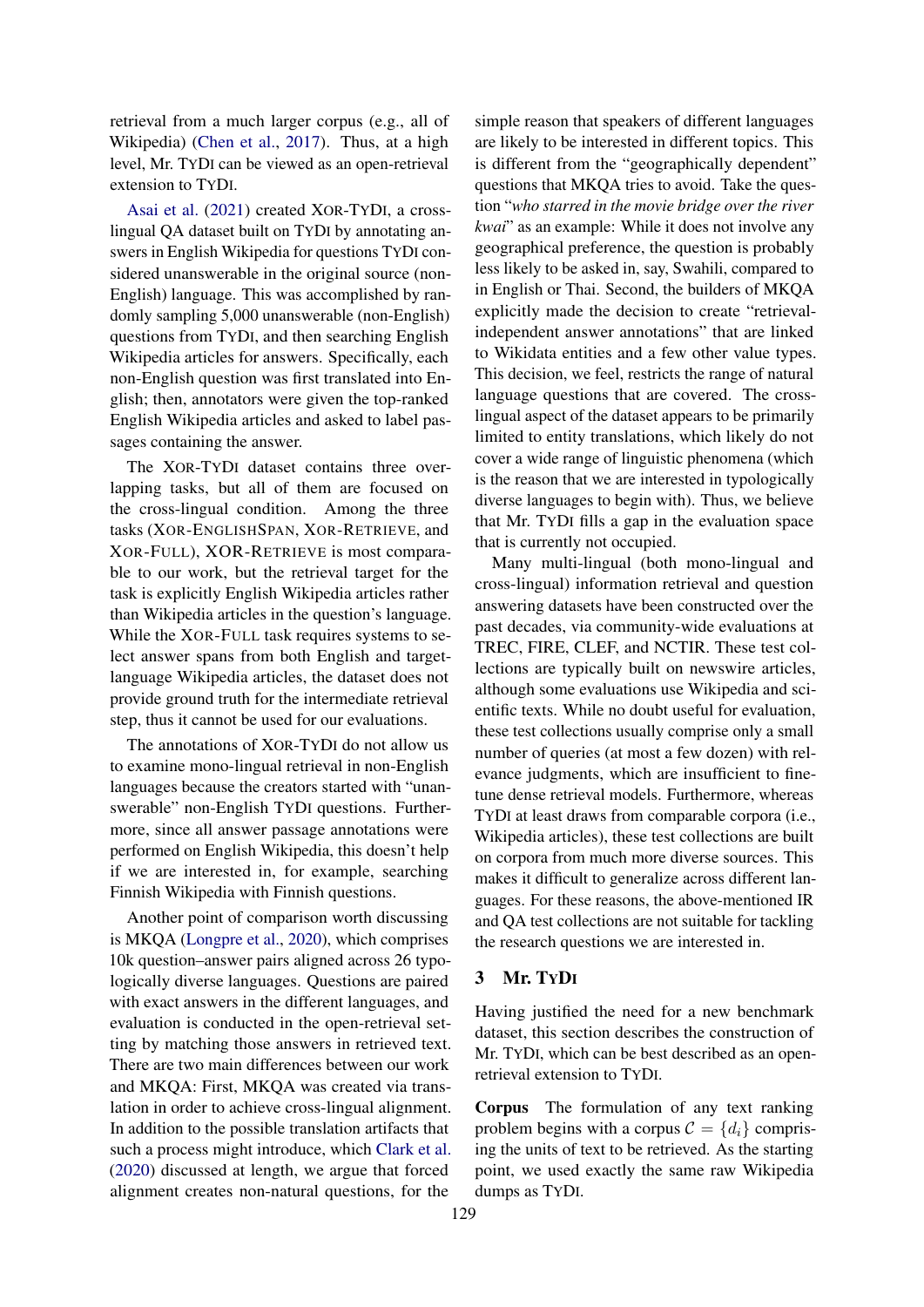<span id="page-3-0"></span>

|            |                   |        | <b>Train</b> |        | Dev    |       | <b>Test</b> |                    |  |
|------------|-------------------|--------|--------------|--------|--------|-------|-------------|--------------------|--|
|            |                   | # $Q$  | # J          | #Q     | # $J$  | #Q    | # J         | <b>Corpus Size</b> |  |
| Arabic     | (Ar)              | 12,377 | 12,377       | 3,115  | 3.115  | 1.081 | 1,257       | 2,106,586          |  |
| Bengali    | (Bn)              | 1.713  | 1.719        | 440    | 443    | 111   | 130         | 304,059            |  |
| English    | (En)              | 3,547  | 3,547        | 878    | 878    | 744   | 935         | 32,907,100         |  |
| Finnish    | (F <sub>i</sub> ) | 6,561  | 6,561        | 1.738  | 1.738  | 1,254 | 1,451       | 1,908,757          |  |
| Indonesian | $(Id)$            | 4,902  | 4,902        | 1,224  | 1,224  | 829   | 961         | 1.469.399          |  |
| Japanese   | (Ja)              | 3.697  | 3,697        | 928    | 928    | 720   | 923         | 7.000.027          |  |
| Korean     | (Ko)              | 1,295  | 1,317        | 303    | 307    | 421   | 492         | 1,496,126          |  |
| Russian    | (Ru)              | 5,366  | 5,366        | 1,375  | 1,375  | 995   | 1,168       | 9,597,504          |  |
| Swahili    | (Sw)              | 2.072  | 2,401        | 526    | 623    | 670   | 743         | 136,689            |  |
| Telugu     | (Te)              | 3,880  | 3,880        | 983    | 983    | 646   | 664         | 548,224            |  |
| Thai       | (Th)              | 3,319  | 3,360        | 807    | 817    | 1,190 | 1,368       | 568,855            |  |
| Total      |                   | 48.729 | 49.127       | 12.317 | 12.431 | 8,661 | 10.092      | 58,043,326         |  |

Table 1: Descriptive statistics for Mr. TYDI: the number of questions  $(\# Q)$ , judgments  $(\# J)$ , and the number of passages (Corpus Size) in each language.

Relevance annotations in TYDI are provided at the passage level (in the passage selection task), and thus we kept the same level of granularity in our corpus preparation. For articles covered by TYDI (identified by the article titles), we retained the original passages. For articles that are not covered by TYDI, we prepared passages using Wiki-Extractor<sup>[1](#page-0-0)</sup> based on natural discourse units (e.g., two consecutive newlines in the wiki markup). Unfortunately, [Clark et al.](#page-9-6) [\(2020\)](#page-9-6) did not precisely document their passage segmentation method, but based on manual examination of our results, the generated passages appear qualitatively similar to the TYDI passages.

The result of the corpus preparation process is, for each language, a collection of passages from the Wikipedia articles in that language. To form the final passages that comprise the basic unit of retrieval, we prepend the title of the Wikipedia article to each passage. This creates retrieval units that can be more readily understood in isolation.<sup>[2](#page-0-0)</sup>

Task While Mr. TYDI is adapted from a QA dataset, our task is mono-lingual *ad hoc* retrieval. That is, given a question in language  $L$ , the task is to retrieve a ranked list of passages from  $C_L$ , the Wikipedia collection in the same language (prepared in the manner described above), where the retrieved passages are ranked according to their relevance to the given question.

Our assumption here is a standard "retriever–

<sup>1</sup>[https://github.com/attardi/](https://github.com/attardi/wikiextractor) [wikiextractor](https://github.com/attardi/wikiextractor)

reader" framework [\(Chen et al.,](#page-9-8) [2017\)](#page-9-8) or a multistage ranking architecture [\(Lin et al.,](#page-9-11) [2020\)](#page-9-11), where we focus on the retriever (what IR researchers call candidate generation or first-stage retrieval). For end-to-end question answering, the output of the retriever would be fed to a reader for answer extraction. This focus on retrieval allows us to explore the research questions outlined in the introduction, and this formulation is consistent with previous work in dense retrieval, e.g., [Karpukhin et al.](#page-9-0) [\(2020\)](#page-9-0).

Questions and Judgments To prepare the questions, we started with all questions provided by TYDI and removed those without any answer passages or whose answer passages are all empty. We consider all non-empty annotated answer passages from TYDI as relevant to the corresponding question in Mr. TYDI. We adopt the development set of TYDI as our test set, since the original test data are not public. A new development set was created by randomly sampling 20% of questions from the original training set. We observed that some of the questions in TYDI are shared between the training and development set (but labeled with different answer passages). In these cases, we retained the duplicate questions only in the training set. Descriptive statistics for Mr. TYDI are shown in Table [1,](#page-3-0) where languages are identified by their two letter ISO-639 language codes.

In summary, relevant passages in Mr. TYDI are imputed from TYDI. Since [Clark et al.](#page-9-6) [\(2020\)](#page-9-6) only asked annotators to assess the top-ranked article for each question, there are likely relevant passages that have not been identified. Following standard assumptions in information retrieval, unjudged passages are considered non-relevant. Thus, it is likely

<sup>&</sup>lt;sup>2</sup>Mr. TYDI v1.1 contains these article titles, whereas v1.0 did not. Results reported in this paper are with v1.1; for differences, please refer to the earlier version of our paper posted on arXiv.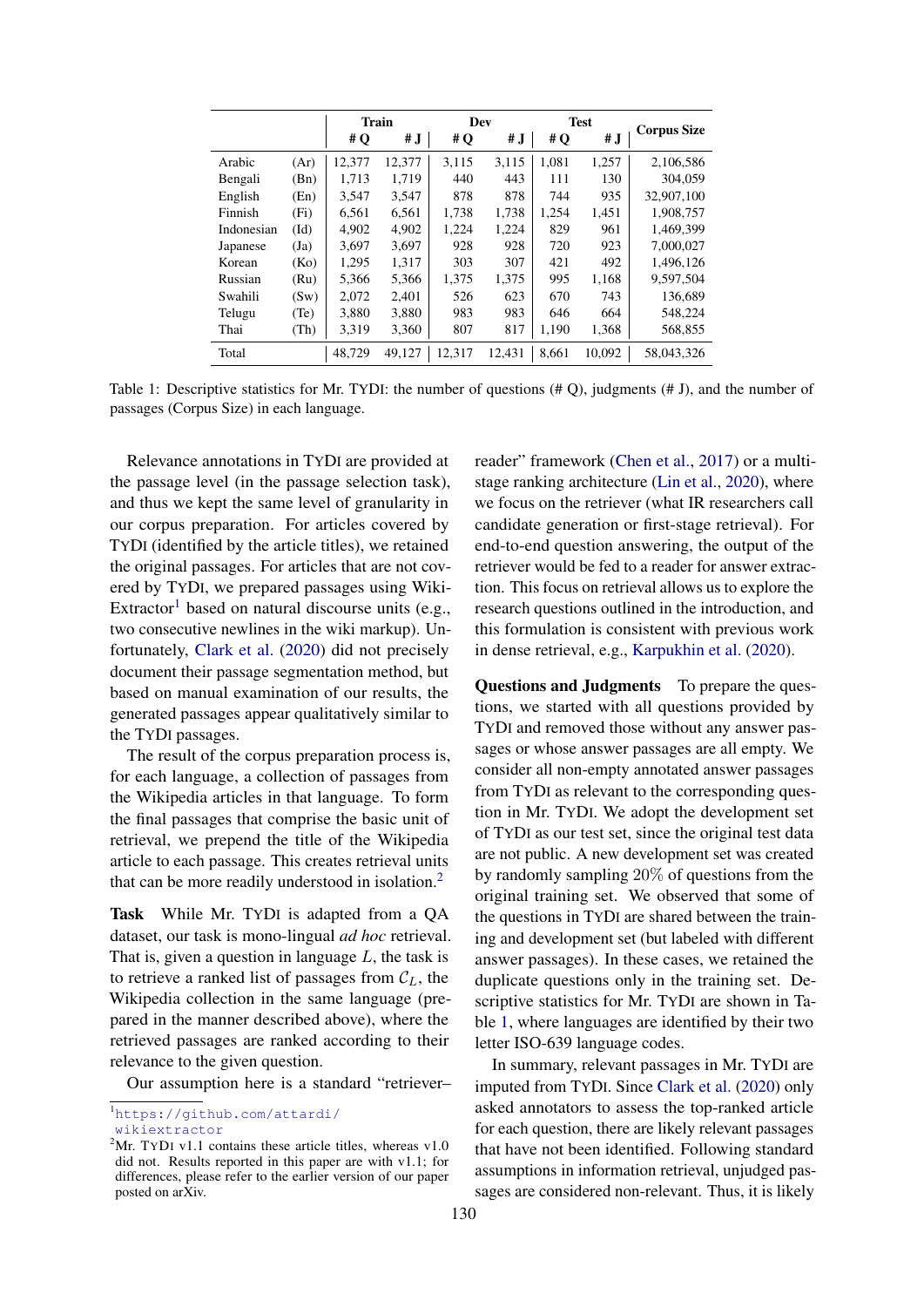that ranking models will retrieve false negatives, i.e., passages that are relevant, but would not be properly rewarded.

In other words, our judgments are far from exhaustive. This might be a cause for concern, but is a generally accepted practice in IR research due to the challenges of gathering complete judgments. The widely used MS MARCO datasets [\(Ba](#page-9-12)[jaj et al.,](#page-9-12) [2018\)](#page-9-12), for example, share this characteristic of having "sparse judgments". No claim is made about the exhaustiveness of the annotations, as both Mr. TYDI and MS MARCO provide only about one good answer per question. From a methodological perspective, findings based on MS MARCO "sparse judgments" are largely consistent with results from more expensive evaluation efforts (to gather more complete judgments), such as the TREC Deep Learning Tracks [\(Craswell et al.,](#page-9-13) [2020,](#page-9-13) [2021\)](#page-9-14). We expect a similar parallel here: more exhaustive judgments will change the absolute scores, but will likely not affect the findings qualitatively.

Metrics We evaluate results in terms of reciprocal rank and recall at a depth  $k$  of 100 hits. The first metric quantifies the ability of a model to generate a good ranking, while the second metric provides an upper bound on end-to-end effectiveness (e.g., when retrieval results are fed to a reader for answer extraction). The setting of  $k = 100$  is consistent with work in the QA literature.

## 4 Baselines

We provide a few "obvious" baselines for Mr. TYDI as a starting point for future research:

BM25 We report results with bag-of-words BM25, a strong traditional IR baseline, with the implementation provided by Pyserini [\(Yang et al.,](#page-10-2) [2017;](#page-10-2) [Lin et al.,](#page-9-15) [2021a\)](#page-9-15), which is built on the open-source Lucene search library. Lucene provides language-specific analyzers for nine of the eleven languages in Mr. TYDI; for these languages, we used the Lucene implementations. For Telugu (Te) and Swahili (Sw), since Lucene does not provide any language-specific implementations, we simply used its whitespace analyzer. We report BM25 scores on two conditions, with default and tuned  $k_1$  and b parameters; the default settings are  $k_1 = 0.9, b = 0.4$ . Tuning was performed on the development set, on a per-language basis, via grid search on  $k_1 \in [0.1, 1.6]$  and  $b \in [0.1, 1.0]$ , with step size 0.1, optimizing MRR@100.

mDPR Dense passage retriever (DPR) by [Karpukhin et al.](#page-9-0) [\(2020\)](#page-9-0) is a well-known bi-encoder model for open-domain QA that we adapt to mono-lingual retrieval in non-English languages by simply replacing BERT with multi-lingual BERT  $(mBERT),<sup>3</sup>$  $(mBERT),<sup>3</sup>$  $(mBERT),<sup>3</sup>$  but otherwise keeping all other aspects of the training procedure identical. This adaptation, which we call mDPR, was trained on the English QA dataset Natural Questions [\(Kwiatkowski et al.,](#page-9-16) [2019\)](#page-9-16) using Facebook's open-source codebase.

Our retrieval experiments with mDPR can be characterized as zero shot: We applied the same mBERT document encoder to convert passages from all eleven languages into dense vectors; similarly, we applied the same mBERT question encoder to all questions. Retrieval in each language was performed using Facebook's Faiss library for nearest neighbor search [\(Johnson et al.,](#page-9-17) [2017\)](#page-9-17); we used the FlatIP indexes. Experiments were conducted using the same codebase as the DPR replication experiments of [Ma et al.](#page-9-18) [\(2021\)](#page-9-18), with the Pyserini toolkit [\(Lin et al.,](#page-9-15) [2021a\)](#page-9-15) .

Our choice of zero-shot mDPR as a baseline deserves some discussion. At a high level, we are interested in the generalizability of dense retrieval techniques in out-of-distribution settings (in this case, primarily different languages). Operationally, our experimental setup captures the scenario where the model does not benefit from any exposure to the target task, even (question, relevant passage) pairs in the English portion of Mr. TYDI. This makes the comparison "fair" to BM25, which is similarly not provided any labeled data from the target task (in the case with default parameters).

Sparse–Dense Hybrid Our hybrid technique combines the scores of sparse (BM25) and dense (mDPR) retrieval results. The final fusion score of each document is calculated by  $s_{\text{sparse}} + \alpha \cdot s_{\text{dense}}$ , where  $s_{\text{sparse}}$  and  $s_{\text{dense}}$  represent the scores from sparse and dense retrieval, respectively. This strategy is similar to the one described by [Ma et al.](#page-9-18) [\(2021\)](#page-9-18). We take 1000 hits from mDPR and 1000 hits from BM25 and normalize the scores from each into [0, 1] since the range of the two types of scores otherwise are quite different. If one hit isn't found in the other, the normalized score for that hit is set to zero. The weight  $\alpha$  was tuned in [0, 1] with a simple line search on the development set by optimizing MRR@100 with step size 0.01.

<sup>3</sup> Specifically, the bert-base-multilingual-cased model provided by HuggingFace [\(Wolf et al.,](#page-10-3) [2020\)](#page-10-3).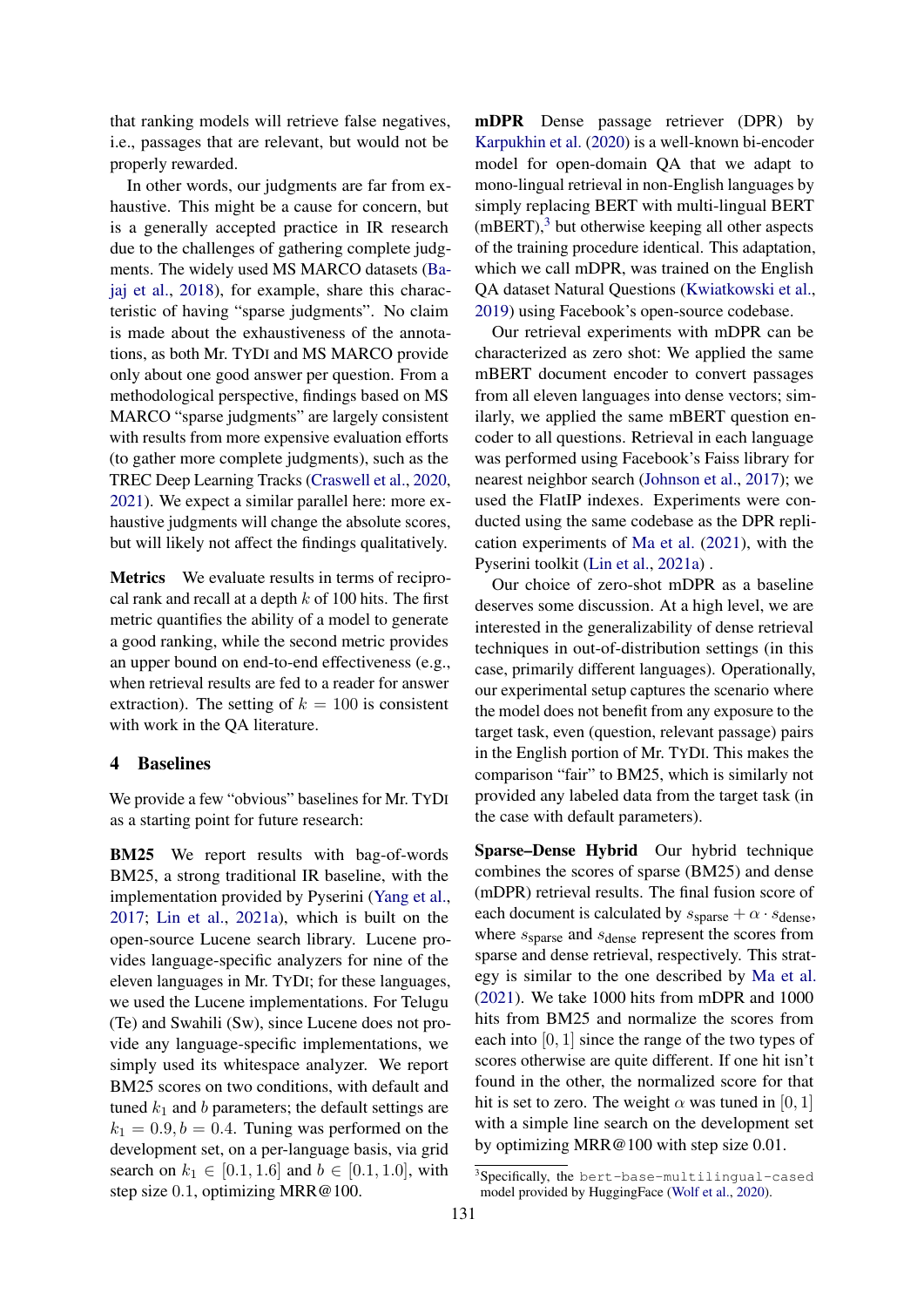<span id="page-5-0"></span>

|                | Ar                | <b>B</b> n            | En                | Fi                | Id                | Ja.               | Ko                | Ru                | <b>Sw</b> | Te        | Th                | Avg   |
|----------------|-------------------|-----------------------|-------------------|-------------------|-------------------|-------------------|-------------------|-------------------|-----------|-----------|-------------------|-------|
| BM25 (default) | 0.368             | 0.418                 | 0.140             | 0.284             | 0.376             | 0.211             | 0.285             | 0.313             | 0.389     | 0.343     | 0.401             | 0.321 |
| BM25 (tuned)   | 0.367             | 0.413                 | 0.151             | 0.288             | 0.382             | 0.217             | 0.281             | 0.329             | 0.396     | 0.424     | 0.417             | 0.333 |
| mDPR           | 0.260             | 0.258                 | 0.162             | 0.113             | 0.146             | 0.181             | 0.219             | 0.185             | 0.073     | 0.106     | 0.135             | 0.167 |
| hybrid         | $0.491^{\dagger}$ | $0.535^{\dagger}$     | $0.284^{\dagger}$ | $0.365^{\dagger}$ | $0.455^{\dagger}$ | $0.355^{\dagger}$ | $0.362^{\dagger}$ | $0.427^{\dagger}$ | 0.405     | 0.420     | $0.492^{\dagger}$ | 0.417 |
| (a) $MRR@100$  |                   |                       |                   |                   |                   |                   |                   |                   |           |           |                   |       |
|                | Ar                | <b>B</b> <sub>n</sub> | En                | Fi                | Id                | Ja.               | Ko                | Ru                | <b>Sw</b> | <b>Te</b> | Th                | Avg   |
| BM25 (default) | 0.793             | 0.869                 | 0.537             | 0.719             | 0.843             | 0.645             | 0.619             | 0.648             | 0.764     | 0.758     | 0.853             | 0.732 |
| BM25 (tuned)   | 0.800             | 0.874                 | 0.551             | 0.725             | 0.846             | 0.656             | 0.797             | 0.660             | 0.764     | 0.813     | 0.853             | 0.758 |
| mDPR           | 0.620             | 0.671                 | 0.475             | 0.375             | 0.466             | 0.535             | 0.490             | 0.498             | 0.264     | 0.352     | 0.455             | 0.473 |
| hybrid         | $0.863^{\dagger}$ | 0.937                 | $0.696^{\dagger}$ | $0.788^{\dagger}$ | $0.887^{\dagger}$ | $0.778^{\dagger}$ | $0.706^{\dagger}$ | $0.760^{\dagger}$ | 0.786     | 0.827     | $0.875^{\dagger}$ | 0.809 |

(b) Recall@100

Table 2: Results of BM25 (with default and tuned parameters), mDPR, and the sparse–dense hybrid on the test set of Mr. TYDI. The symbol  $^{\dagger}$  indicates significant improvements over BM25 (tuned) (paired t-test,  $p < 0.01$ ).

#### 5 Results and Analysis

We performed experiments on Mr. TYDI v1.1, where each passage contains the title of the Wikipedia article and the passage text. Table [2](#page-5-0) reports results on the test set across all eleven languages; mean reciprocal rank (MRR) in the top table and recall in the bottom table, both at a cutoff of 100 hits; the final column reports the average across all languages. The rows report BM25 results (default and tuned), followed by results of mDPR and the sparse–dense hybrid. For the hybrid method, statistically significant improvements over tuned BM25 are denoted with the symbol  $\dagger$  based on paired *t*-tests ( $p < 0.01$ ).

#### 5.1 High-Level Findings

By comparing scores in each column, we observe that the absolute effectiveness of the techniques varies greatly across languages. Absolute scores are difficult to compare because both the questions and the underlying corpora are different. However, three high-level findings emerge:

First, we find that tuning BM25 parameters yields at most minor improvements for most languages, both in terms of MRR@100 and recall except for Telugu (cases where scores decrease slightly can be explained by noise in the training/test splits). This is a bit of a surprise, as parameter tuning usually yields larger overall gains, e.g., in the MS MARCO collections [\(Bajaj et al.,](#page-9-12) [2018\)](#page-9-12). Regardless, tuned BM25 serves as a competitive baseline for the remainder of our experiments.

Second, we notice that mDPR underperforms BM25 across all languages except for English. That is, in a zero-shot setting, retrieval using learned dense representations from mDPR (fine-tuned with NQ) is a lot worse than just retrieval using BM25 based representations. Clearly, mDPR is far less robust in cross-lingual generalizations. Even within the same language, mDPR seems to be sensitive to characteristics of the training data. Effectiveness on the English portion of Mr. TYDI is only slightly better than BM25, likely arising from the fact that we are applying an NQ-trained model on "out-ofdistribution" questions.

Based on [Karpukhin et al.](#page-9-0) [\(2020\)](#page-9-0) and the experiments by [Ma et al.](#page-9-18) [\(2021\)](#page-9-18), we would have expected mDPR to beat BM25 for in-distribution training and inference. Since NQ is also based on Wikipedia, corpus differences are less likely an issue; these results suggest that questions in TYDI and NQ are qualitatively different.

Third, despite the fact that mDPR effectiveness is quite a bit worse than BM25, the MRR@100 of the sparse–dense hybrid is significantly higher than tuned BM25 for nine of the eleven languages (the exceptions are Swahili and Telugu). Rephrased differently, this means that although mDPR by itself is a poor dense retrieval model in a zero-shot setting, it nevertheless contributes valuable relevance signals that are able to improve over tuned BM25. On average, the hybrid results are around eight and five points absolute higher than tuned BM25 in terms of MRR@100 and recall, respectively.

Because absolute scores vary widely across languages, it is helpful to normalize the effectiveness of tuned BM25 to 1.0 and scale the effectiveness of mDPR and the hybrid approach appropriately; this is shown in Figure [2](#page-6-0) (left) for MRR@100. As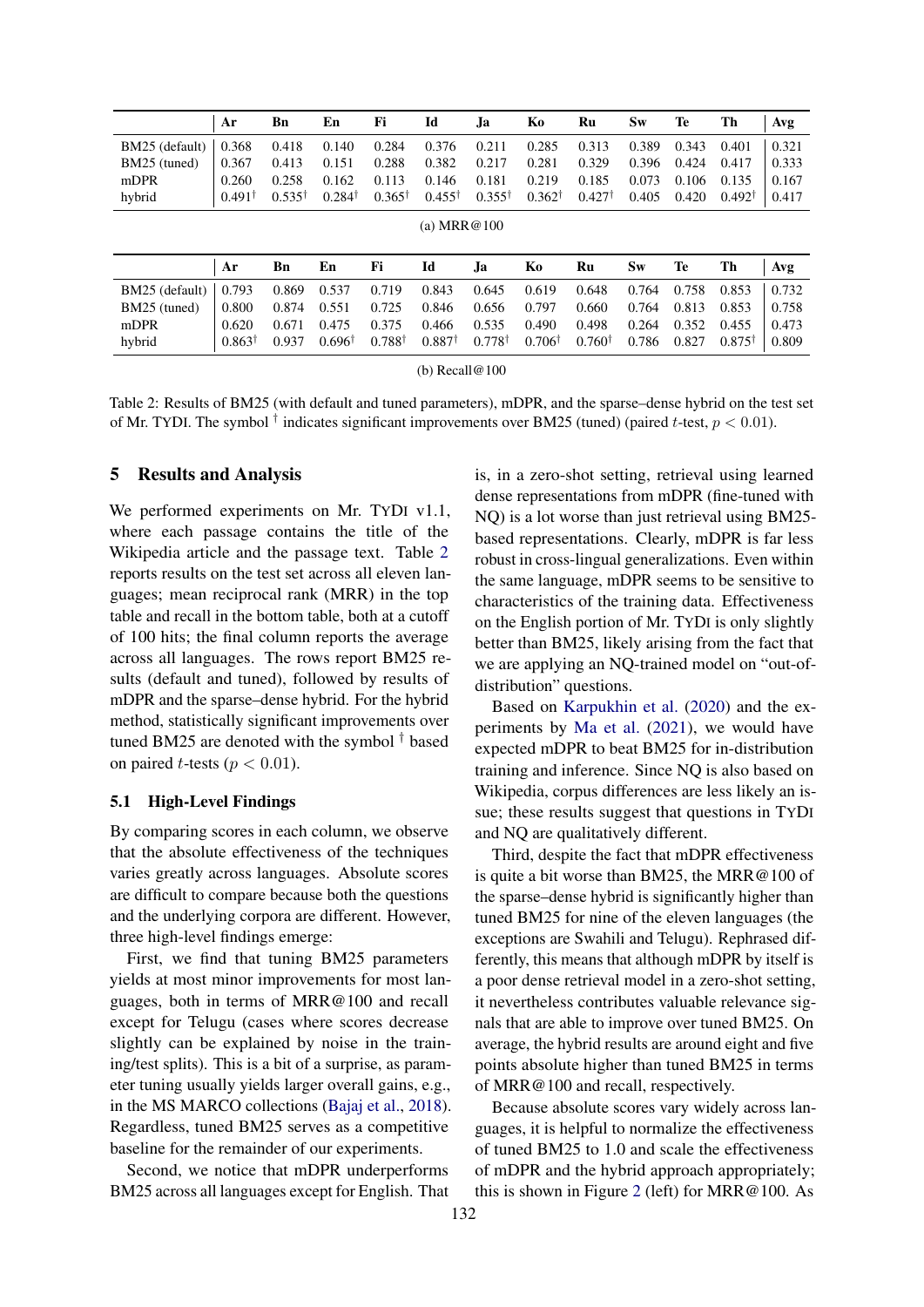<span id="page-6-0"></span>

Figure 2: MRR@100 of mDPR and the sparse–dense hybrid normalized with respect to BM25 for each language (left); corresponding pairs for each language plotted as a scatter plot (right).

an example, from the leftmost bars, we see that the MRR@100 of mDPR in Arabic is 71% of BM25 but the sparse–dense hybrid improves over BM25 by 34% (stat. sig). We additionally plot the relation between the normalized effectiveness of mDPR and the hybrid approach in Figure [2](#page-6-0) (right).

This plot shows a clear positive (linear) correlation, that is, better mDPR (relative) effectiveness translates into bigger improvements over BM25 in the sparse–dense hybrid. What is surprising, though, is that this relationship seems to hold even if the mDPR results are poor. For example, in Thai, the MRR@100 of mDPR is only 32% of BM25 (tuned), yet the hybrid yields a statistically significant 18% relative gain in the hybrid approach. However, there appear to be limits to our simple linear combination of relevance signals: for both Swahili and Telugu, the hybrid approach does not outperform tuned BM25, likely because mDPR effectiveness is too poor.

#### 5.2 Components of Effectiveness

To provide a more in-depth analysis, we attempt to untangle effectiveness into two separate components: (1) retrieving a relevant passage and (2) placing the relevant passages into top ranks. The recall figures in Table [2](#page-5-0) already quantify the first component, but MRR@100 alone does not tell the complete story for the second component, since the metric averages a bunch of zeros for questions where relevant passages do not appear in the top-100 hits. It could be the case, for example, that mDPR provides a good ranking for those queries where it retrieves a relevant result in the top 100.

The results of such an analysis, comparing BM25 (tuned) and mDPR, are shown in Figure [3](#page-7-0) for all languages (ordered alphabetically). Each plot consists of a histogram and a line graph. The histogram captures the distribution of the ranks (binned by ten) where the relevant passage appears for each question.[4](#page-0-0) Questions for which no relevant passage was found in the top-100 hits are tallied in the rightmost bar ("Not Found"). Thus, all questions are either in the rightmost bar (not found in the top-100 hits) or in one of the top-100 bins; these are exactly the components of recall, so the histograms are a more fine-grained way to visualize recall.

The superimposed line graphs in each plot show the ratio of the number of questions falling in each bin to the total number of questions in all top-100 bins (that is, we remove the "Not Found" bin and renormalize). These plots answer the following question: Given that the relevant passage appeared in the top-100 hits, how well did the model perform at ranking it? In other words, we have isolated the ranking ability of the model.

Looking only at the line graphs, these results tell us that for Arabic, Japanese, and Korean, BM25 and mDPR are comparable when we focus only on ranking—that is, given that the relevant passage appears in the top-100 hits. In other words, MRR@100 differences for these languages come mostly from the fact that mDPR misses many relevant passages that BM25 finds (i.e., exhibits lower

<sup>&</sup>lt;sup>4</sup>If the question has multiple retrieved relevant passages, we only consider the smallest rank among them (i.e., the highest ranked relevant passage).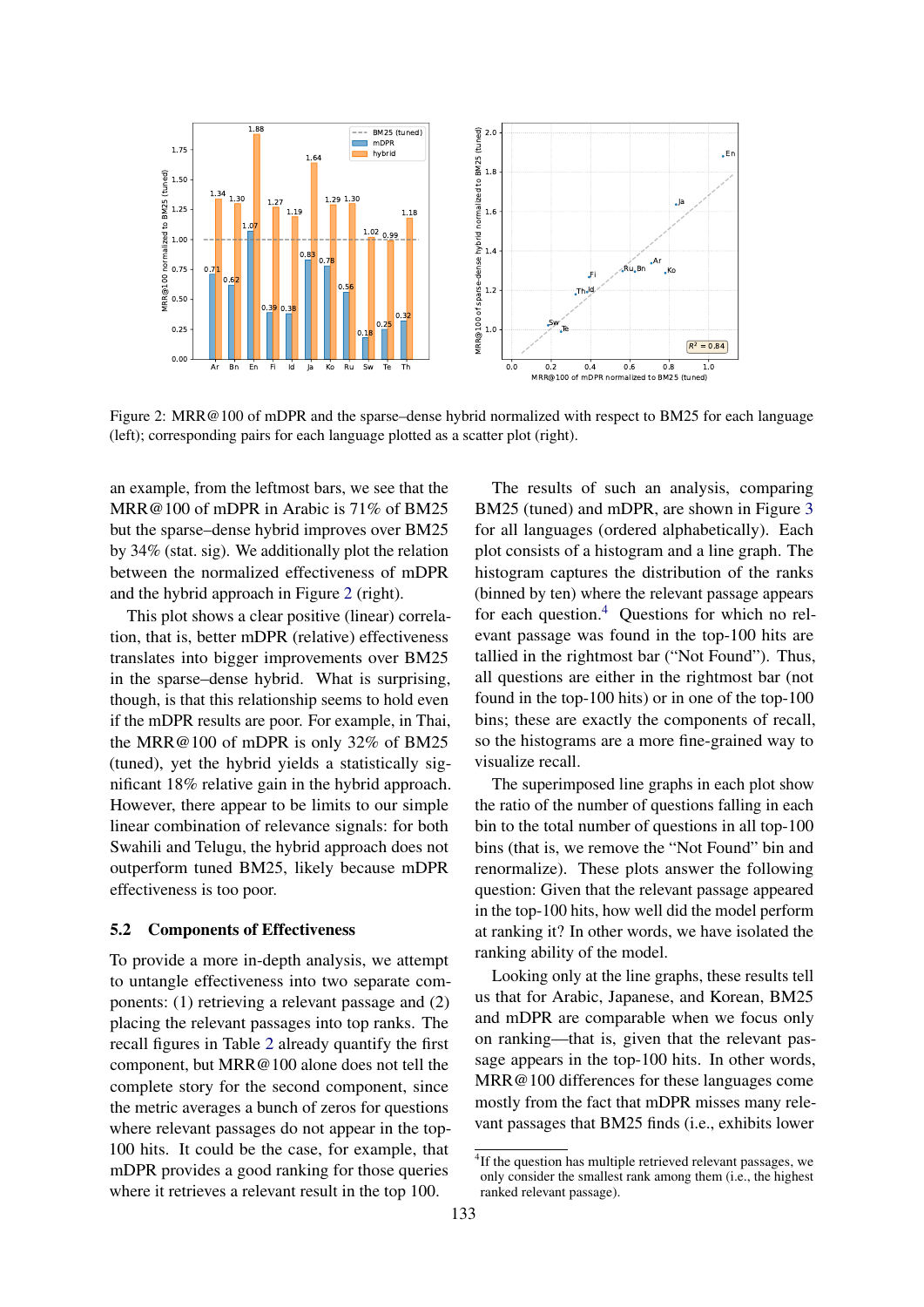<span id="page-7-0"></span>

Figure 3: Analysis of recall and ranking effectiveness comparing BM25 (tuned) and mDPR. In each plot, the histogram shows the distribution of relevant passages; lines plot the distribution of relevant passages normalized to only questions where a relevant passage appears in the top-100 hits.

<span id="page-7-1"></span>

Figure 4: Analysis of recall and ranking effectiveness comparing BM25 (tuned) and the sparse–dense hybrid. Each plot is constructed in a similar manner as the plots in Figure [3.](#page-7-0)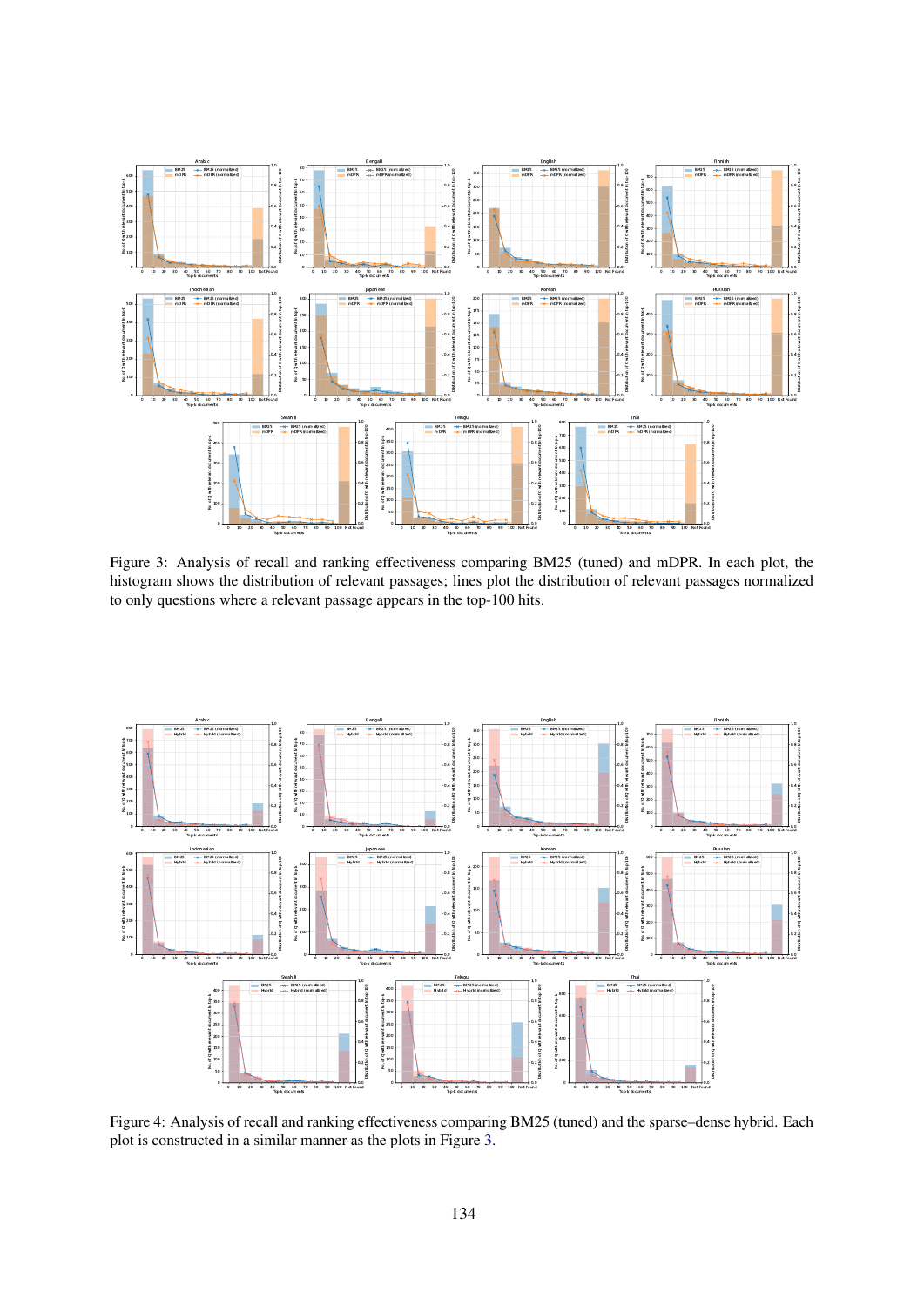recall). For the other languages, BM25 appears to exhibit *both* better recall and better ranking. Consider Swahili, for example, BM25 places many more relevant passages in the top 10 and also has far fewer questions where no correct answer appears in the top-100 hits. Thus, this analysis isolates the different failure modes of mDPR (dense retrieval) relative to BM25 (sparse retrieval).

The same analysis comparing BM25 (tuned) and the sparse–dense hybrid is shown in Figure [4.](#page-7-1) These plots reveal how the hybrid is improving the BM25 results. We see that gains in Bengali, Indonesian, Swahili, and Telugu come mostly from higher recall. That is, ranking capabilities are roughly comparable (the line plots largely overlap) but the hybrid approach has fewer queries where the relevant passage does not appear in the top-100 hits. For Thai, the gain comes from better ranking, while recall is just a small bit better (the "Not Found" bars are pretty close). For the other languages, hybrid improves both recall and ranking.

## 6 Future Work

Mr. TYDI provides a resource to begin exploring mono-lingual *ad hoc* retrieval with both dense and sparse retrieval techniques. In this paper, we have focused primarily on zero-shot baselines. Although zero-shot dense retrieval (mDPR) does not appear to be effective by itself, relevance signals from the model do appear to be complementary to sparse retrieval (bag-of-words BM25). We have identified *how* they are complementary (better recall vs. better ranking), but the behavior varies across languages, and we do not yet have an explanation for *why*; for example, do the typological characteristics of the language play a role?

For our experiments, we have decided to focus on zero-shot effectiveness because it serves as the natural baseline of any technique that tries more sophisticated approaches. Thus, the baselines here are foundational to any future work. We have explicitly decided not to report any language-specific fine-tuning results here, although preliminary experiments suggest that such techniques do bring about benefits. We have not yet systematically explored the broad design space of what [Lin et al.](#page-9-11) [\(2020\)](#page-9-11) calls "multi-step fine-tuning strategies", paralleling the explorations of [Shi et al.](#page-9-19) [\(2020\)](#page-9-19) in the context of transformer-based reranking models. There are many possible variations, for example, how many languages to use, what order to

sequence data from different languages, possible data augmentation using machine translation, complementary data from other tasks, etc. There are a number of experiments that will allow us to tease apart the effects of language versus other aspects of training data distribution (e.g., NQ vs. TYDI). Exploration of this vast design space is the focus of our immediate future work.

In addition, we believe that our dataset can provide a probe to examine the nature of multi-lingual transformer models. Our experimental results show that absolute effectiveness varies quite a bit across languages. Some of these variations may be due to the nature of the queries, the size of the corpora, etc. However, we hypothesize that inherent properties of the transformer model play important roles as well, e.g., the size of the pretraining corpus in each language, typological and other innate characteristics of the languages, etc. We hope that Mr. TYDI can help us untangle some of these issues.

## 7 Conclusion

In this work, we introduce Mr. TYDI, a multilingual benchmark dataset for mono-lingual retrieval in eleven typologically diverse languages, built on TYDI. We describe zero-shot experiments using BM25, mDPR, and a sparse–dense hybrid. The experimental results are not surprising: as is already known from complementary experiments, dense retrieval techniques do not generalize well to out-of-distribution input. However, we find that even poor dense retrieval results provide valuable relevance signals in a sparse–dense hybrid.

Of course, this is only the starting point. With Mr. TYDI, we now have a resource to explore our motivating research questions regarding the behavior of dense retrieval models when fed "out of distribution" data, and from there, devise techniques to increase the robustness and generalizability of our techniques. The potential broader impact of this work is more equitable distribution of information access capabilities across diverse languages of the world—to help non-English speakers access relevant information in their own languages.

## Acknowledgements

This research was supported in part by the Canada First Research Excellence Fund and the Natural Sciences and Engineering Research Council (NSERC) of Canada; computational resources were provided by Compute Ontario and Compute Canada.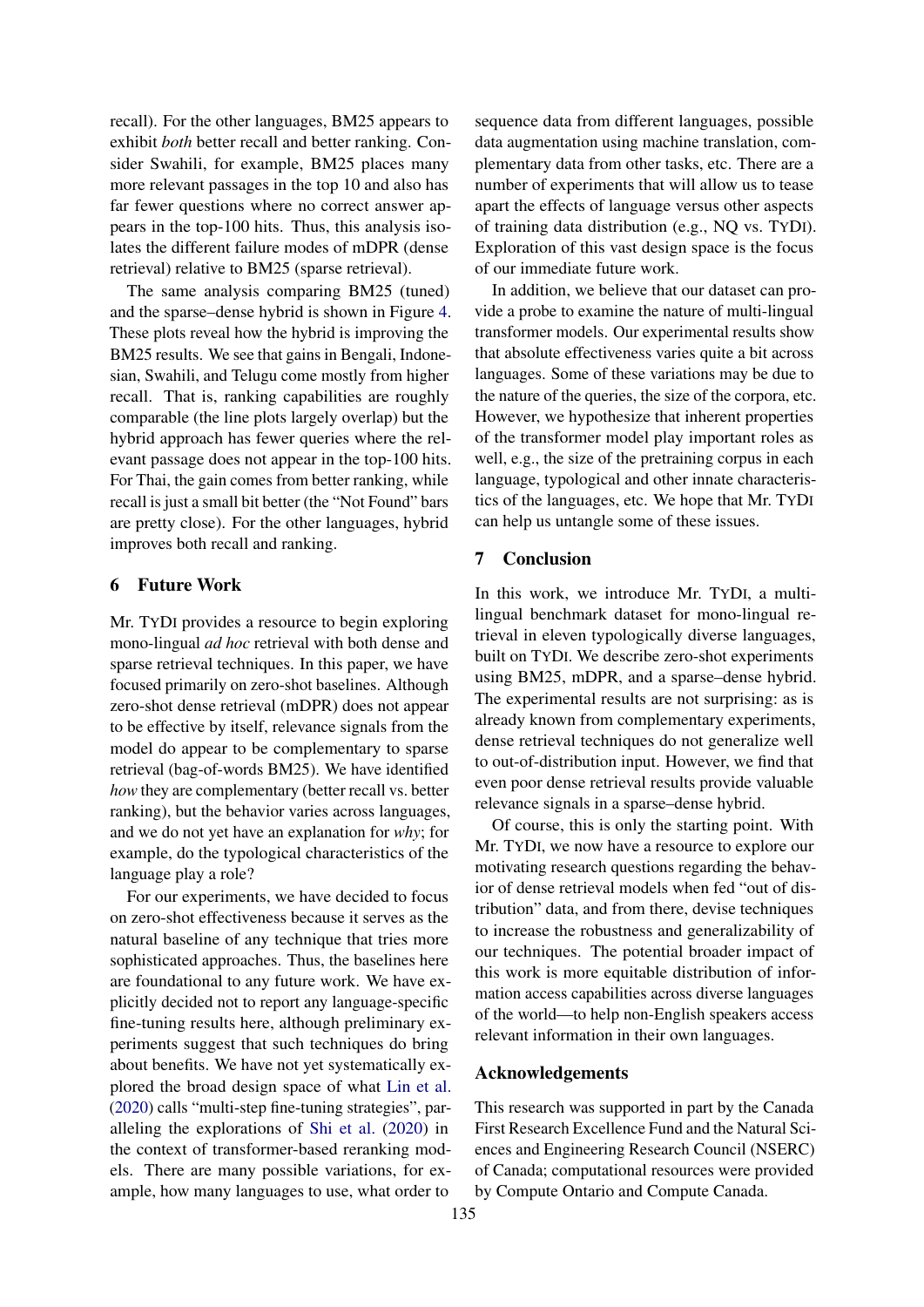## References

- <span id="page-9-9"></span>Akari Asai, Jungo Kasai, Jonathan Clark, Kenton Lee, Eunsol Choi, and Hannaneh Hajishirzi. 2021. XOR QA: Cross-lingual open-retrieval question answering. In *Proceedings of the 2021 Conference of the North American Chapter of the Association for Computational Linguistics: Human Language Technologies*, pages 547–564.
- <span id="page-9-12"></span>Payal Bajaj, Daniel Campos, Nick Craswell, Li Deng, Jianfeng Gao, Xiaodong Liu, Rangan Majumder, Andrew McNamara, Bhaskar Mitra, Tri Nguyen, Mir Rosenberg, Xia Song, Alina Stoica, Saurabh Tiwary, and Tong Wang. 2018. MS MARCO: A Human Generated MAchine Reading COmprehension Dataset. *arXiv:1611.09268v3*.
- <span id="page-9-8"></span>Danqi Chen, Adam Fisch, Jason Weston, and Antoine Bordes. 2017. Reading Wikipedia to answer opendomain questions. In *Proceedings of the 55th Annual Meeting of the Association for Computational Linguistics (Volume 1: Long Papers)*, pages 1870– 1879, Vancouver, Canada.
- <span id="page-9-6"></span>Jonathan H. Clark, Eunsol Choi, Michael Collins, Dan Garrette, Tom Kwiatkowski, Vitaly Nikolaev, and Jennimaria Palomaki. 2020. TyDi QA: A benchmark for information-seeking question answering in typologically diverse languages. *Transactions of the Association for Computational Linguistics*, 8:454– 470.
- <span id="page-9-14"></span>Nick Craswell, Bhaskar Mitra, Emine Yilmaz, and Daniel Campos. 2021. Overview of the TREC 2020 deep learning track. *arXiv:2102.07662*.
- <span id="page-9-13"></span>Nick Craswell, Bhaskar Mitra, Emine Yilmaz, Daniel Campos, and Ellen M. Voorhees. 2020. Overview of the TREC 2019 deep learning track. *arXiv:2003.07820*.
- <span id="page-9-2"></span>Luyu Gao, Zhuyun Dai, Zhen Fan, and Jamie Callan. 2020. Complementing lexical retrieval with semantic residual embedding. *arXiv:2004.13969*.
- <span id="page-9-3"></span>Sebastian Hofstätter, Sophia Althammer, Michael Schröder, Mete Sertkan, and Allan Hanbury. 2020. Improving efficient neural ranking models with cross-architecture knowledge distillation. *arXiv:2010.02666*.
- <span id="page-9-4"></span>Sebastian Hofstätter, Sheng-Chieh Lin, Jheng-Hong Yang, Jimmy Lin, and Allan Hanbury. 2021. Efficiently teaching an effective dense retriever with balanced topic aware sampling. In *Proceedings of the 44th Annual International ACM SIGIR Conference on Research and Development in Information Retrieval (SIGIR 2021)*, pages 113–122.
- <span id="page-9-17"></span>Jeff Johnson, Matthijs Douze, and Hervé Jégou. 2017. Billion-scale similarity search with GPUs. *arXiv:1702.08734*.
- <span id="page-9-0"></span>Vladimir Karpukhin, Barlas Oguz, Sewon Min, Patrick Lewis, Ledell Wu, Sergey Edunov, Danqi Chen, and

Wen-tau Yih. 2020. Dense passage retrieval for open-domain question answering. In *Proceedings of the 2020 Conference on Empirical Methods in Natural Language Processing (EMNLP)*, pages 6769– 6781.

- <span id="page-9-1"></span>Omar Khattab and Matei Zaharia. 2020. ColBERT: Efficient and effective passage search via contextualized late interaction over BERT. In *Proceedings of the 43rd Annual International ACM SIGIR Conference on Research and Development in Information Retrieval (SIGIR 2020)*, pages 39–48.
- <span id="page-9-16"></span>Tom Kwiatkowski, Jennimaria Palomaki, Olivia Redfield, Michael Collins, Ankur Parikh, Chris Alberti, Danielle Epstein, Illia Polosukhin, Jacob Devlin, Kenton Lee, Kristina Toutanova, Llion Jones, Matthew Kelcey, Ming-Wei Chang, Andrew M. Dai, Jakob Uszkoreit, Quoc Le, and Slav Petrov. 2019. Natural Questions: A benchmark for question answering research. *Transactions of the Association for Computational Linguistics*, 7:452–466.
- <span id="page-9-15"></span>Jimmy Lin, Xueguang Ma, Sheng-Chieh Lin, Jheng-Hong Yang, Ronak Pradeep, and Rodrigo Nogueira. 2021a. Pyserini: A Python toolkit for reproducible information retrieval research with sparse and dense representations. In *Proceedings of the 44th Annual International ACM SIGIR Conference on Research and Development in Information Retrieval (SIGIR 2021)*, pages 2356–2362.
- <span id="page-9-11"></span>Jimmy Lin, Rodrigo Nogueira, and Andrew Yates. 2020. Pretrained transformers for text ranking: BERT and beyond. *arXiv:2010.06467*.
- <span id="page-9-5"></span>Sheng-Chieh Lin, Jheng-Hong Yang, and Jimmy Lin. 2021b. In-batch negatives for knowledge distillation with tightly-coupled teachers for dense retrieval. In *Proceedings of the 6th Workshop on Representation Learning for NLP (RepL4NLP-2021)*, pages 163–173.
- <span id="page-9-10"></span>Shayne Longpre, Yi Lu, and Joachim Daiber. 2020. MKQA: A linguistically diverse benchmark for multilingual open domain question answering. *arXiv:2007.15207*.
- <span id="page-9-18"></span>Xueguang Ma, Kai Sun, Ronak Pradeep, and Jimmy Lin. 2021. A replication study of dense passage retriever. *arXiv:2104.05740*.
- <span id="page-9-7"></span>Pranav Rajpurkar, Jian Zhang, Konstantin Lopyrev, and Percy Liang. 2016. SQuAD: 100,000+ questions for machine comprehension of text. In *Proceedings of the 2016 Conference on Empirical Methods in Natural Language Processing*, pages 2383–2392, Austin, Texas.
- <span id="page-9-19"></span>Peng Shi, He Bai, and Jimmy Lin. 2020. Cross-lingual training of neural models for document ranking. In *Findings of the Association for Computational Linguistics: EMNLP 2020*, pages 2768–2773.